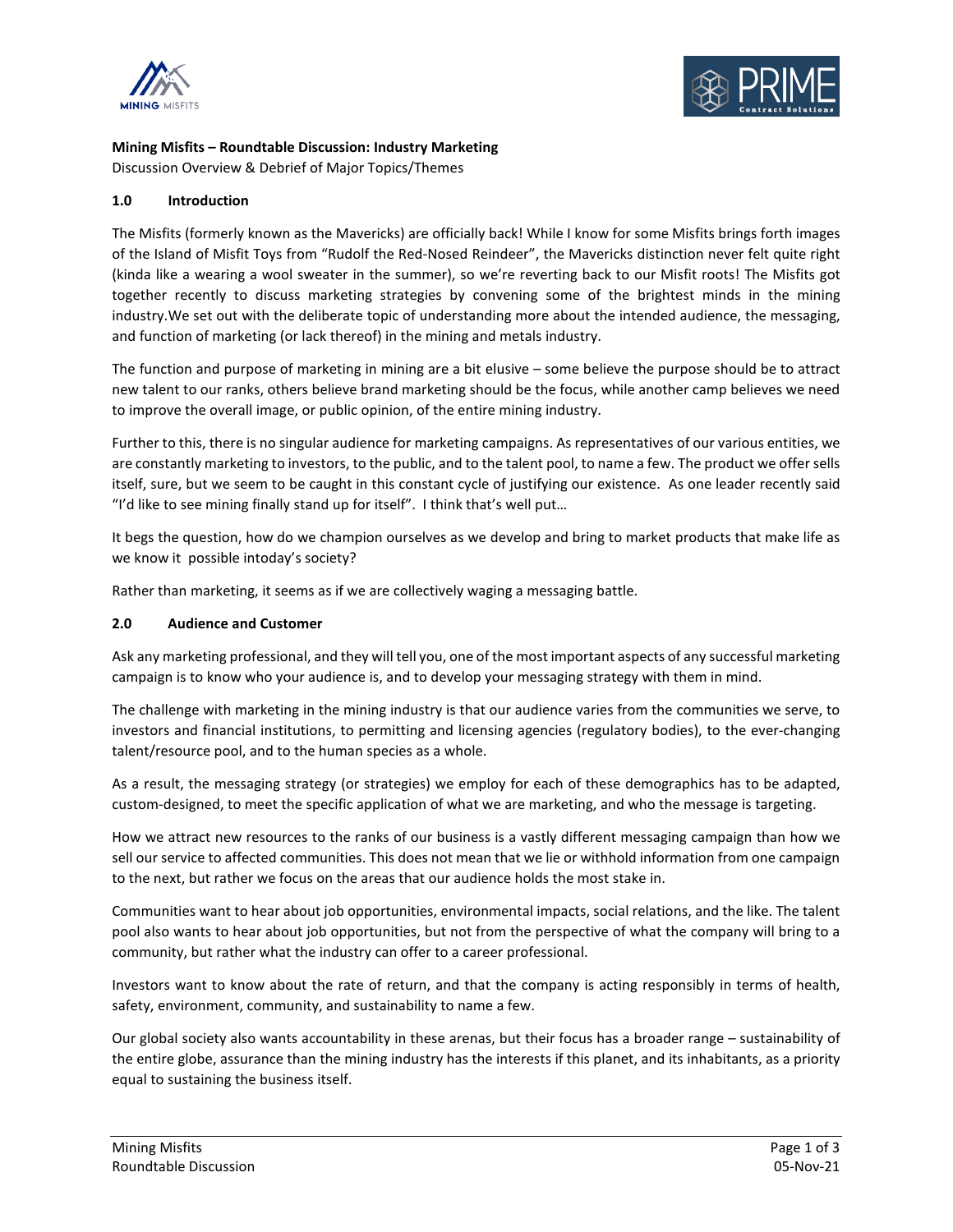



If the task seems daunting, keep in mind that companies around the industry are stepping up their efforts to not only get the messaging right, but also improving their business day-to-day to make their commitment to those messages even stronger. As a technology-driven industry, we are leading the progress as champions of the future.

### **3.0 Getting the Message Across**

One critical area that the mining industry has taken notice is how we actually get our message across. In recent years, many industry leaders made it their focus to "educate" the public about the necessity of our industry. As we know, society cannot continue in the way we live our lives without the benefits provided by precious metals.

What we also learned, is that telling the general public that they are wrong about us does not move the needle much in the court of public opinion. As one Misfit stated "calling out the ignorance of your opponent is not a strategy that's proven to work" and as it relates to the mining industry our efforts to educate are falling on deaf ears.

What the Misfits pointed out is that there is a perceived clash of values between the necessity of mining, and the general populations view of the mining industry.

What is important to note, is this is becoming more of a perception every day, and less of a reality. There are blights in our record, no doubt. However, major mining companies around the globe have woken up to the absolute necessity to be good caretakers of the environment, of our communities, and to follow the lead of other industries in investing seriously into sustainability.

It might be time for us to stop following these examples, and start pushing the limits of our commitment. If we want to change public opinion, we should not call the public stupid, we should show them how serious we are about becoming leaders in sustainability, and living our commitment to community and environment.

We are poised to become the poster child of an industry, and many companies in our ranks are doing just that.

### **4.0 Differentiated Product**

One recent development, and an example of setting example, was brought up by a Misfit in conversation. The example lies in the premise that the mining industry, historically, has not marketed a differentiated product. What this means, in summary, is an ounce of copper is an ounce of copper, regardless if it is sourced from a mine site in Peru, or a mine site in Nevada; from a major metal producer, or a junior mining company; from a mining company that values land rehabilitation, or one that strip mines without any concern for environmental impact.

Only recently have mining companies, investors, and global stakeholders started to blueprint a plan (more of an economic model) to change this. The concept is far from simple, but the logic and reasoning behind it is promising. It looks something like this…

Imagine as a commodity user (say Tesla for example), you can select your product based not solely on price per quantity, but rather making a selection to do business with a company with similar values. Tesla might set the standard for sustainability in today's world. Tesla also has to procure large quantities of precious metals to keep their business in production. As such, would Tesla rather give their business to a company that exemplifies their values in commitment to environment, community and sustainability? If the price per ounce remains the same, but they can select their supplier based on that company's demonstrated commitment to shared values, would it not make sense to do business with like-minded partners?

This approach is gaining momentum in the industry; and for good reason.